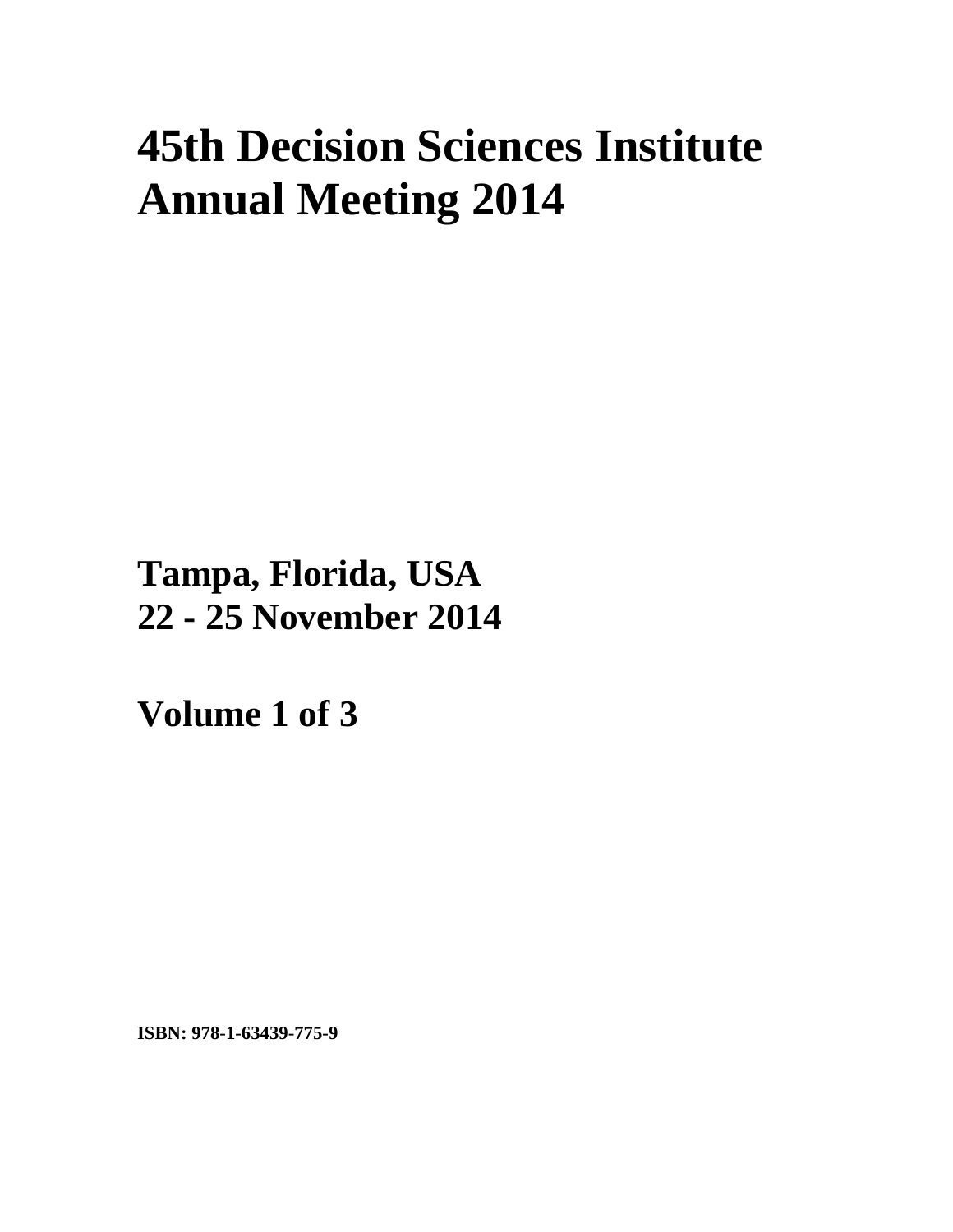**Printed from e-media with permission by:** 

Curran Associates, Inc. 57 Morehouse Lane Red Hook, NY 12571



**Some format issues inherent in the e-media version may also appear in this print version.** 

Copyright© (2014) by the Decision Sciences Institute All rights reserved.

Printed by Curran Associates, Inc. (2015)

For permission requests, please contact the Decision Sciences Institute at the address below.

Decision Sciences Institute Georgia State University J. Mack Robinson College of Business University Plaza Atlanta, Georgia 30303

Phone: (404) 413-7710 Fax: (404) 413-7714

dsi@gsu.edu

## **Additional copies of this publication are available from:**

Curran Associates, Inc. 57 Morehouse Lane Red Hook, NY 12571 USA Phone: 845-758-0400 Fax: 845-758-2634 Email: curran@proceedings.com Web: www.proceedings.com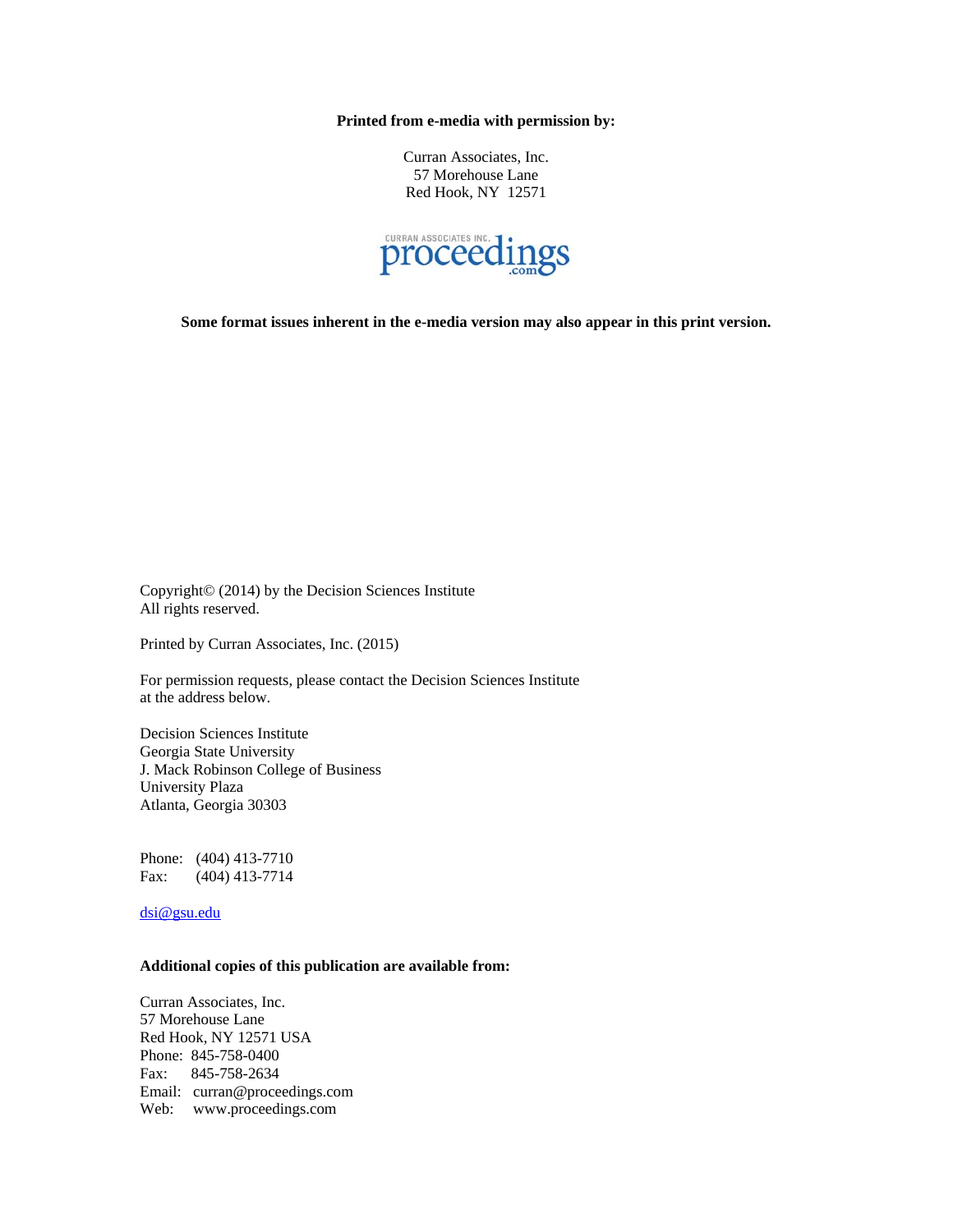# **TABLE OF CONTENTS**

#### **Volume 1**

| D. Marshall, T. Goldsby                                                                                            |  |
|--------------------------------------------------------------------------------------------------------------------|--|
| S. Shin, W. Lee, D. Odom                                                                                           |  |
|                                                                                                                    |  |
| G. Dusek, Y. Yurova, C. Ruppel                                                                                     |  |
| R. Skiver                                                                                                          |  |
| G. Raman                                                                                                           |  |
| A Framework of Revenue Opportunity for Hotel Management Analytics - An Optimal Room                                |  |
| S. Mukhopadhyay, S. Samaddar, S. Nargundkar                                                                        |  |
| G. Fliedner, G. DeHondt                                                                                            |  |
| A. Scott, T. James, L. Wallace, S. Collignon                                                                       |  |
| A Longitudinal, Multi-Factor Analysis of the Research and Development Performance of Taiwan  100<br>S. Dowlatshahi |  |
| J. Dickinson                                                                                                       |  |
| A Multi-Objective Optimization Model for Supplier Selection and Order Allocation in Closed-Loop                    |  |
| K. Moghaddam                                                                                                       |  |
| R. Behara, P. Huang, C. Huang                                                                                      |  |
|                                                                                                                    |  |
| B. Gopalan, R. Natarajan                                                                                           |  |
| X. Zhao                                                                                                            |  |
| R. Behara, V. Rao                                                                                                  |  |
| An Application of Time Delay Neural Network for Designing a Foreign Exchange Rate Predictive                       |  |
| D. Sharma, H. Sharma, H. Hota                                                                                      |  |
| An Empirical Analysis of the Effect of Behavioral Quality Management on the Relationship between                   |  |
| Y. Cho, J. Jung<br>An Empirical Study of RFID Adoption in Retail: Using Technology-Organization-Environment        |  |
| M. Bhattacharya, S. Wamba                                                                                          |  |
| An Enhancement to the Lagrangian Relaxation Heuristic for Weighted Sum of Squared Tardiness on                     |  |
| J. Schaller, J. Valente                                                                                            |  |
| E. Elahi, R. Blake                                                                                                 |  |
| C. Chern, H. Chung, S. Chen                                                                                        |  |
| H. Bidgoli                                                                                                         |  |
| An Integrated Model on Branded Apps Adoption: Brand Attachment, Brand Identification, and                          |  |
| K. Wen, K. Peng, Y. Chen                                                                                           |  |
| A Preliminary Comparison of Undergraduate Student Performance on Computer-Managed                                  |  |
| L. Fish                                                                                                            |  |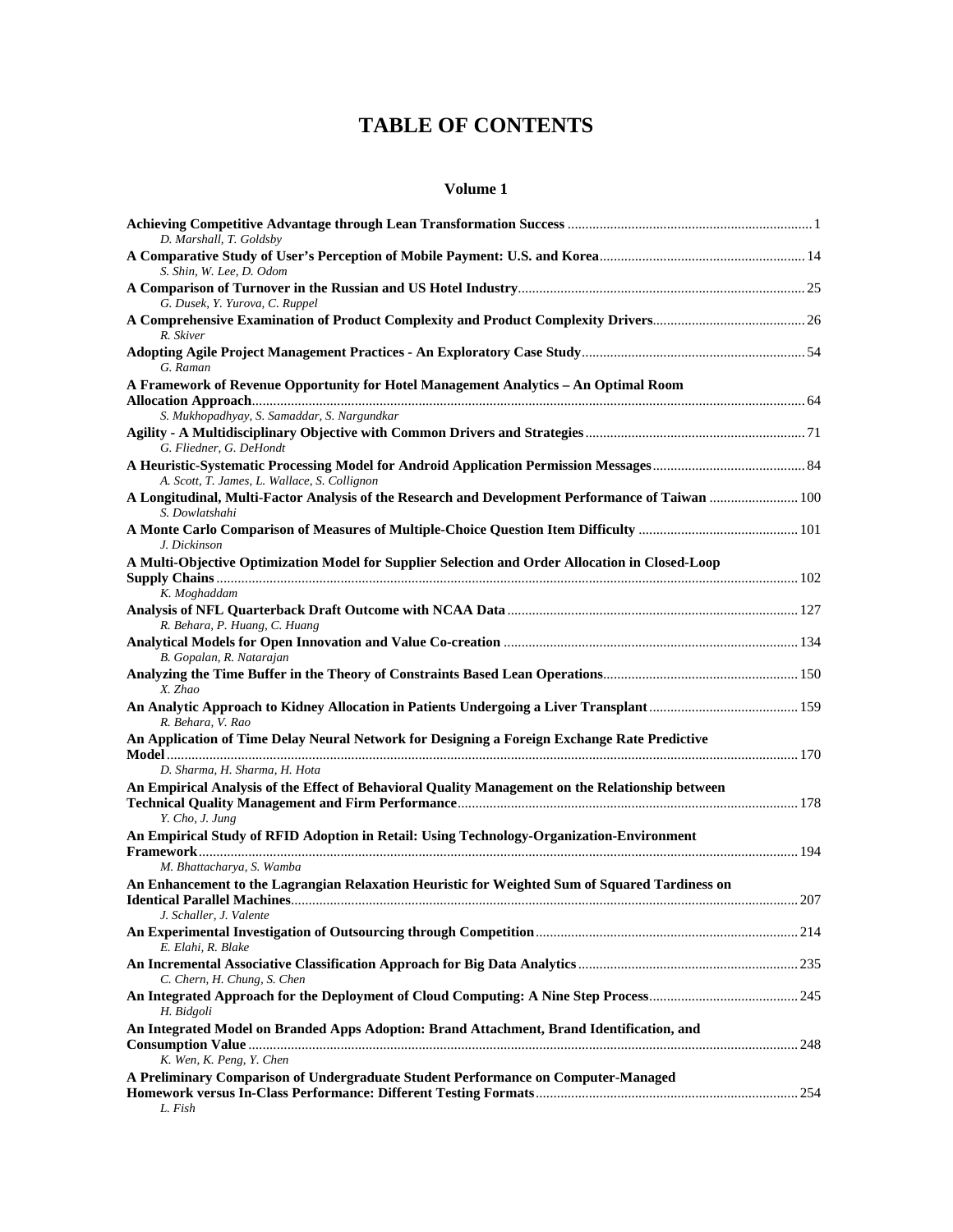| A Preliminary Study of Graduate Student Performance with Different Teaching Treatments in                                                                      |  |
|----------------------------------------------------------------------------------------------------------------------------------------------------------------|--|
| M. Braunscheidel                                                                                                                                               |  |
| M. Malliaris                                                                                                                                                   |  |
| Are You Not Impressed? The Investigation of Organizational Citizenship Behavior and Corporate                                                                  |  |
| W. Cha, J. Welbourne, J. Jung                                                                                                                                  |  |
| A Roadmap for Healthcare: A Longitudinal Approach to Culture Change in a Turbulent                                                                             |  |
| E. Lawrence, L. Tworoger, C. Ruppel<br>A Simulation Approach for Evaluating Urban Snow and Ice Removal Planning and Operations  301<br>V. Volovoi, D. Peterson |  |
| G. Nicolet, R. Zhang                                                                                                                                           |  |
| P. Patel                                                                                                                                                       |  |
| C. Aasheim, S. Williams, P. Rutner, A. Gardiner                                                                                                                |  |
| V. Durner, N. Johnson                                                                                                                                          |  |
| Case Study on the Tax Ramifications of S Corporation Shareholder Termination or Change of                                                                      |  |
| E. Conner, D. Laufer<br>CEO Characteristics and Corporate Turnaround Performance under Environmental                                                           |  |
| M. Abebe, P. Myint                                                                                                                                             |  |
| D. Schniederjans, K. Ozpolat, Y. Chen                                                                                                                          |  |
| S. Gutierrez-Wirsching                                                                                                                                         |  |
| S. Xu, S. Lai, M. Qiu                                                                                                                                          |  |
| Concern for Health Information Privacy and Reactions to Protect Health Information Privacy in                                                                  |  |
| H. Hwang, H. Lin, J. Hsiao, K. Kuo, H. Chang                                                                                                                   |  |
| G. Hackbarth                                                                                                                                                   |  |
| Coordinating a Three-level Supply Chain with Service Level Contract and Profit Sharing Contract  444<br>X. Xu                                                  |  |
| M. Merhi, P. Ahluwalia                                                                                                                                         |  |
| S. Misterek, J. Saraph                                                                                                                                         |  |
| G. Arici, O. Wyman, T. Niranjan                                                                                                                                |  |
| J. Ablanedo-Rosas, E. Benitez, F. Arslan, G. Rosas                                                                                                             |  |
| J. Hua, S. Bapna, Y. Chen                                                                                                                                      |  |
| Decision Tree Analysis for Selection of Factors in DEA: An Application to Banks in India515<br>R. Jain, R. Natarajan, A. Ghosh                                 |  |
| D. Nagy, J. Schuessler                                                                                                                                         |  |
| M. Padalkar, S. Gopinath                                                                                                                                       |  |
| Demographic Characteristics and Their Influence in the Strategic Planning of Continuous                                                                        |  |
| H. Quesada-Pineda, M. Brenes-Bastos                                                                                                                            |  |
| J. Hong, K. Jeong, Y. Xie                                                                                                                                      |  |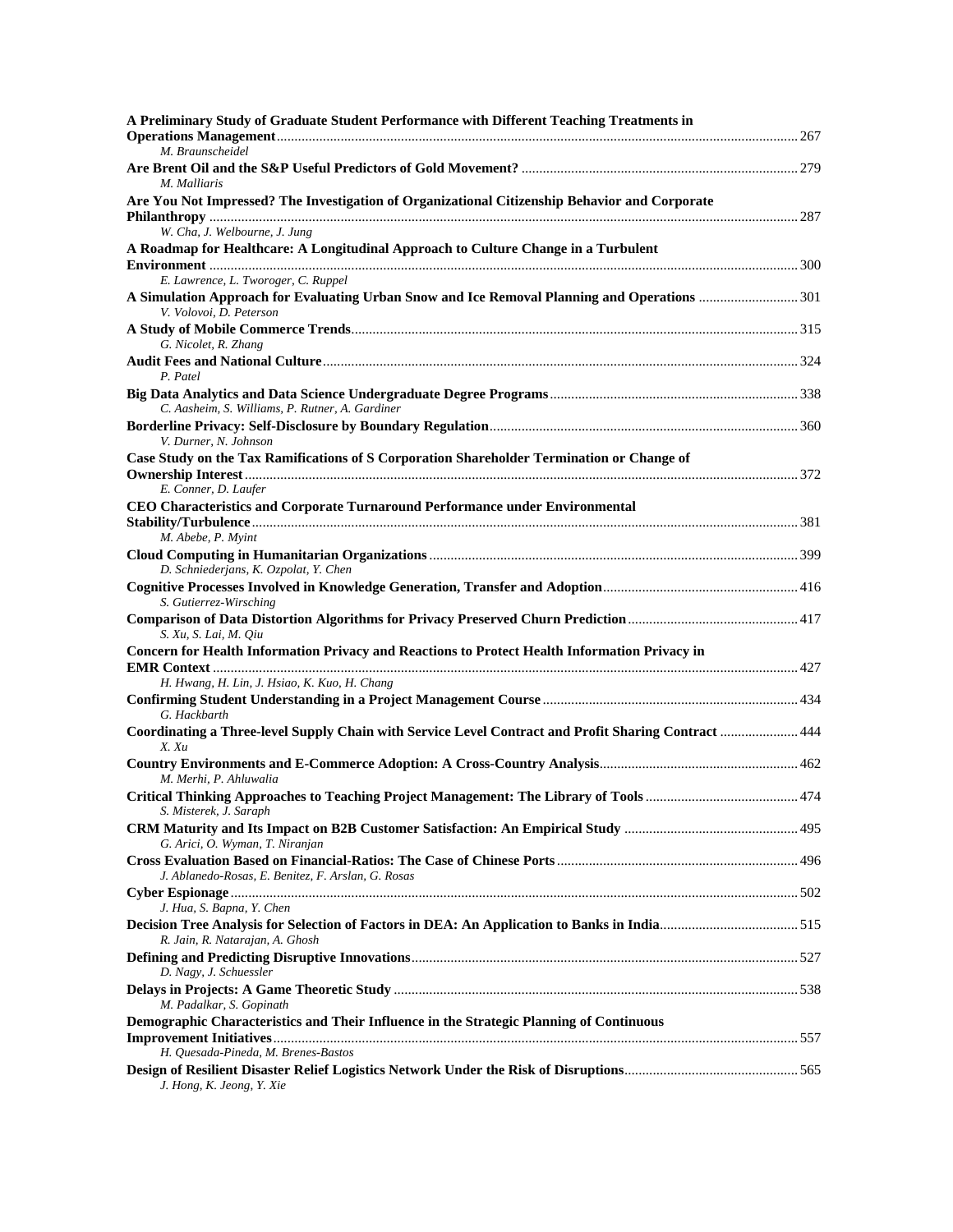| Determinants of Customer Satisfaction and Dissatisfaction toward Hotels among Various                                              |  |
|------------------------------------------------------------------------------------------------------------------------------------|--|
| X. Xu, Y. Li                                                                                                                       |  |
| Determining Relevant Variables and Interactions in Credit Scoring Data with Neural Network                                         |  |
| R. Setiono                                                                                                                         |  |
| J. Bailey, B. Jensen                                                                                                               |  |
| Differentiating Factors and Impact of Firms' Social Media Site Activities: A Benchmark Study  627<br>J. Lim, P. Pham, J. Heinrichs |  |
| M. Dooley, Y. Fan, G. Stading                                                                                                      |  |
| Disentangling the Corporate Social Responsibility and Financial Performance Relationship:<br>P. Miles. G. Miles                    |  |
| Y. Li, A. Zamanian, X. Yang                                                                                                        |  |
| H. Yayla-Kullu, J. Ryan, J. Swaminathan                                                                                            |  |
| Effect of Supply Chain Cultural Orientation on Product Quality: Mediating Roles of Goal and                                        |  |
| Q. Zhang, M. Cao                                                                                                                   |  |
| D. Ojha, F. Sahin, S. Sridharan                                                                                                    |  |
| C. Rowe, M. Petersen                                                                                                               |  |
| P. Tansitpong, H. Yayla-Kullu                                                                                                      |  |
| N. Hikmet, B. Schooley, A. Bhattacherjee                                                                                           |  |
| Effects of Price Postponement, Production Postponement and Product Flexibility on Capacity                                         |  |
| D. Bose, S. Barman, A. Chatterjee                                                                                                  |  |
| Employee Cynicism and Locus of Control Impact on the Job Attitude: A Mediation and Moderated                                       |  |
| H. Chen, S. Chuang                                                                                                                 |  |
| Enhancing Financial Performance with Supply Chain Information Integration: Evidence from                                           |  |
| O. Gu, T. Jitpaiboon                                                                                                               |  |
| K. Murphy, R. Boland                                                                                                               |  |

# **Volume 2**

| S. Odilnye, S. Butakov, F. Kazemeyni                                                                                                |  |
|-------------------------------------------------------------------------------------------------------------------------------------|--|
| H. Su, O. Cao                                                                                                                       |  |
| R. Behara, P. Huang, C. Huang                                                                                                       |  |
| <b>Exploring Physician Performance from Electronic Health Record Use: Social Capital and Agency</b><br>D. Dobrzykowski, M. Tarafdar |  |
| <b>Exploring the Interplay and Reinforcing Nature of Sociological and Structural Resistors to Relational</b>                        |  |
| S. Fawcett, A. Fawcett, S. Webb                                                                                                     |  |
| J. Wheeler                                                                                                                          |  |
| E. Calderon, T. James, D. Cook, K. Keeling                                                                                          |  |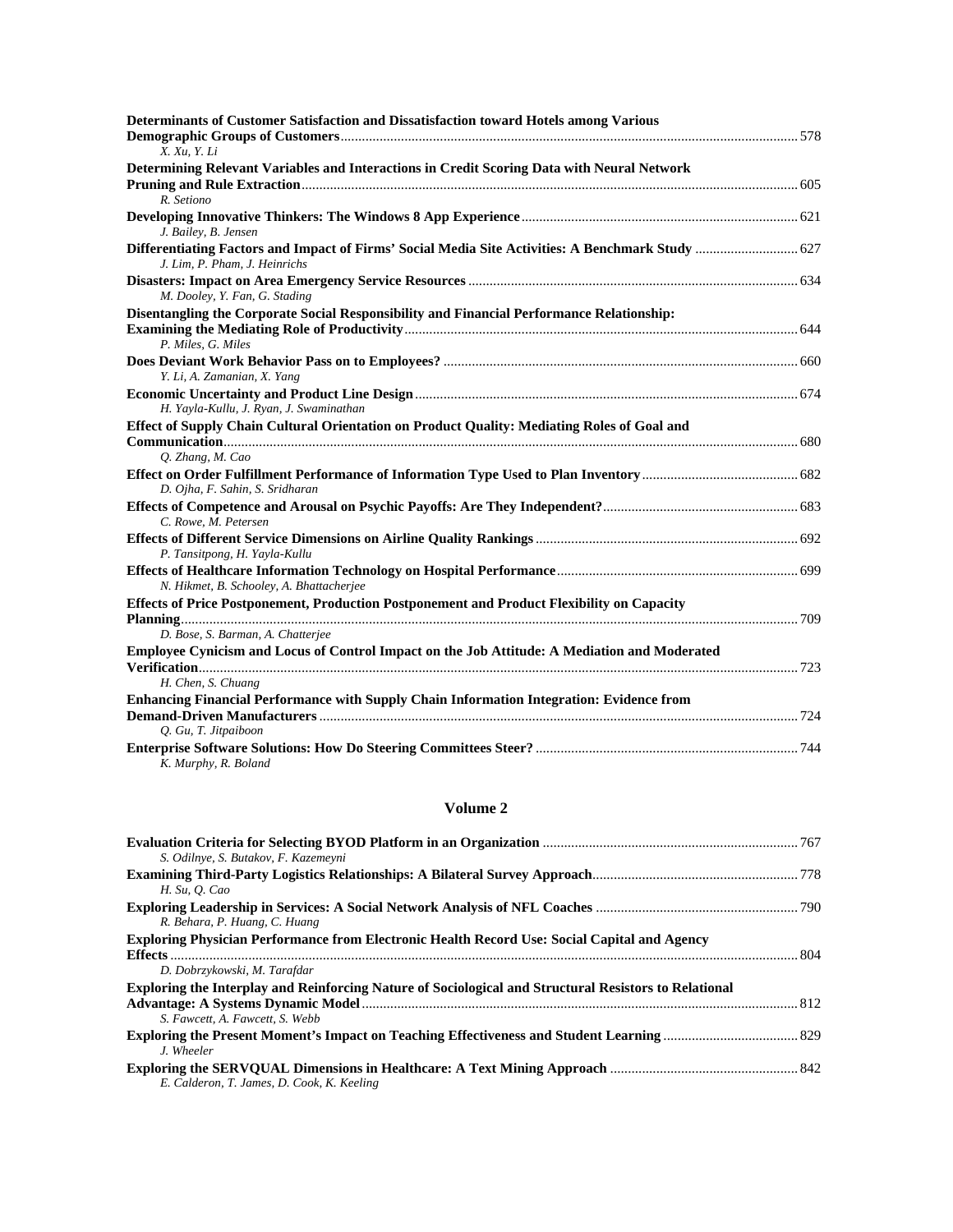| T. White, T. James, D. Cook                                                                                                                                               |  |
|---------------------------------------------------------------------------------------------------------------------------------------------------------------------------|--|
| Exploring Two Antecedents of Information Sharing and One Moderator: IT Infrastructure, IT                                                                                 |  |
|                                                                                                                                                                           |  |
| C. Lin, A. Kunnathur                                                                                                                                                      |  |
| D. Ridley, P. Ngnepieba                                                                                                                                                   |  |
| G. Marodin, G. Tortorella, T. Saurin, A. Seidel                                                                                                                           |  |
| D. Cole, B. Kazaz, S. Webster                                                                                                                                             |  |
| K. Hung, C. Tangpong, J. Li                                                                                                                                               |  |
| J. Drake, E. Seeman, M. O'Hara                                                                                                                                            |  |
| Fuzzy Goal Programming and Decision Theoretic Approach to Sugarcane Nutrient Management 950<br>R. Jana, D. Shama, D. Okunbor                                              |  |
| P. Vilet                                                                                                                                                                  |  |
| A. Elsaleiby, P. Sundararaghavan                                                                                                                                          |  |
| C. Kuo, M. Alkhars                                                                                                                                                        |  |
| O. Yazici, H. Chong, D. McWilliams                                                                                                                                        |  |
| How do Firms Benefit From Participating in Value Network: Network Structure, Network<br>C. Deng, T. Ravichandran                                                          |  |
| How Information Technology Influences Environmental Performance: Empirical Evidence from                                                                                  |  |
| Y. Wang, Y. Chen, J. Benitez-Amado<br>How Information Technology Influences Exploration and Exploitation of Business Opportunities 1035                                   |  |
| J. Benitez-Amado, F. Llorens-Montes<br>How to Make an Attractive Video? An Empirical Analysis of Crowdfunding Projects in Kickstarter  1053<br>Y. Li, A. Zamanian, B. Fan |  |
| M. Yunis, J. Flores, K. Koong                                                                                                                                             |  |
| R. Schanke, W. Wang                                                                                                                                                       |  |
| H. Yayla-Kullu, P. Tansitpong, A. Gnanlet, C. McDermott, J. Durgee                                                                                                        |  |
| R. Scott, X. Peng, V. Prybutok                                                                                                                                            |  |
| Impact of Reserve Price and Bidder Entry Certainty on Optimal Design of Discrete Dutch Auction                                                                            |  |
| Z. Li, J. Yue, Y. Guo<br>J. Lim, K. Lim, J. Heinrichs                                                                                                                     |  |
| S. Powless, T. Moore, Y. Wang                                                                                                                                             |  |
| Individual Health Insurance Coverage and Utilization Before and After the Patient Protection and<br>T. Jefferson, G. Wren, P. Sharkey                                     |  |
| <b>Influence of Security Concerns, Privacy Concerns, and Exchange Benefits on Mobile Commerce</b><br>Y. Chen, H. Dai                                                      |  |
| Integrating Knowledge in Buyer-Supplier Relationships: Empirical Evidence on Key Outcomes and                                                                             |  |
| E. Revilla, D. Knoppen<br>Integrating X-ray Scanning Technologies with Intelligent Transportation Systems for the Maritime                                                |  |
| H. Min                                                                                                                                                                    |  |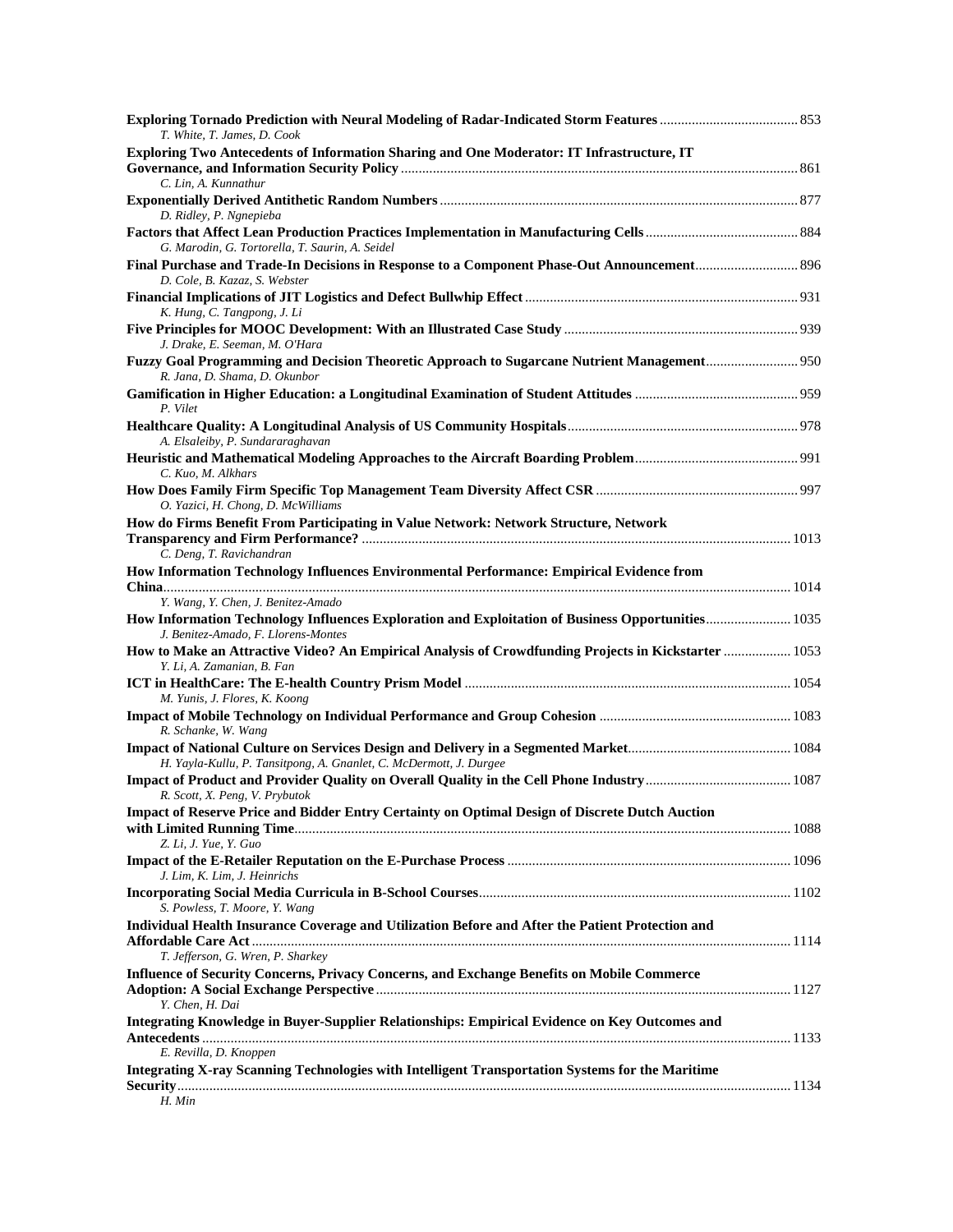| A. Zamanian, Y. Li                                                                                                           |  |
|------------------------------------------------------------------------------------------------------------------------------|--|
| Leading to Live: How Situation Awareness and Perceived Control Affect the Outcomes of "Near                                  |  |
| D. Dixon, R. Boland, S. Perelli, M. Weeks, J. Gaskin                                                                         |  |
| D. Todorova, J. Dugger, D. Dobrzykowski                                                                                      |  |
| <b>Linear Regression Models for Predicting Organizational Performance Based on Procurement</b>                               |  |
|                                                                                                                              |  |
| S. Coy, J. Adams, F. Khoja, R. Kauffman                                                                                      |  |
| S. Sisaye, J. Birnberg                                                                                                       |  |
| Local Connectedness, Local Responsiveness, Subsidiary Resources and CSR: From the Lens of                                    |  |
|                                                                                                                              |  |
| Y. Peng, A. Dashdeleg                                                                                                        |  |
| D. Chen, R. Wang, S. Benjaafar                                                                                               |  |
|                                                                                                                              |  |
| S. Chakraborty, H. Kaynak                                                                                                    |  |
| J. S u                                                                                                                       |  |
| S. Chae, T. Choi, D. Hur                                                                                                     |  |
|                                                                                                                              |  |
| J. Hayes                                                                                                                     |  |
| P. Sundararaghavan, V. Agrawal, Y. Zhang, A. Casabianca                                                                      |  |
|                                                                                                                              |  |
| C. Weerdt                                                                                                                    |  |
| One-Way Car Sharing: Antecedents, Inventory Management and Vehicle Utilization Concepts of a                                 |  |
| S. Schafer, S. Callaway, Y. Zhang                                                                                            |  |
| Optimal Service Capacity Allocation and Pricing under Uniformly Distributed Uncertain Demand  1322                           |  |
| H. Zhang, H. Mesak, J. Ma                                                                                                    |  |
| S. Agnihothri, S. Niranjan                                                                                                   |  |
| A. Zamanian, Y. Li                                                                                                           |  |
|                                                                                                                              |  |
| X. Zhu                                                                                                                       |  |
| D. West, S. Dellana                                                                                                          |  |
| Patterns of Supply Chain Integration in a Service Setting: Antecedents and Relationship Effectiveness  1389                  |  |
| T. Jambulingam, R. Kathuria                                                                                                  |  |
| B. Mak, P. Beckman, N. Bohn<br>Plastic Payment Cards Use's Relationship with Internet Banking Use: An Exploratory Study 1413 |  |
| S. Takieddine                                                                                                                |  |
| Portfolio Management Determined by Initial Endowment or Terminal Wealth in a Consumer Finance                                |  |
| G. Jin                                                                                                                       |  |
|                                                                                                                              |  |
| Y. Chun                                                                                                                      |  |
| R. Terpend, D. Krause                                                                                                        |  |
| Quality Control Standards in the U.S. Military: How Has the Focus on Quality Control Transformed                             |  |
| J. Polston, M. Raisinghani, A. Arora                                                                                         |  |
|                                                                                                                              |  |
| S. Agnihothri, C. Sica, A. Banerjee                                                                                          |  |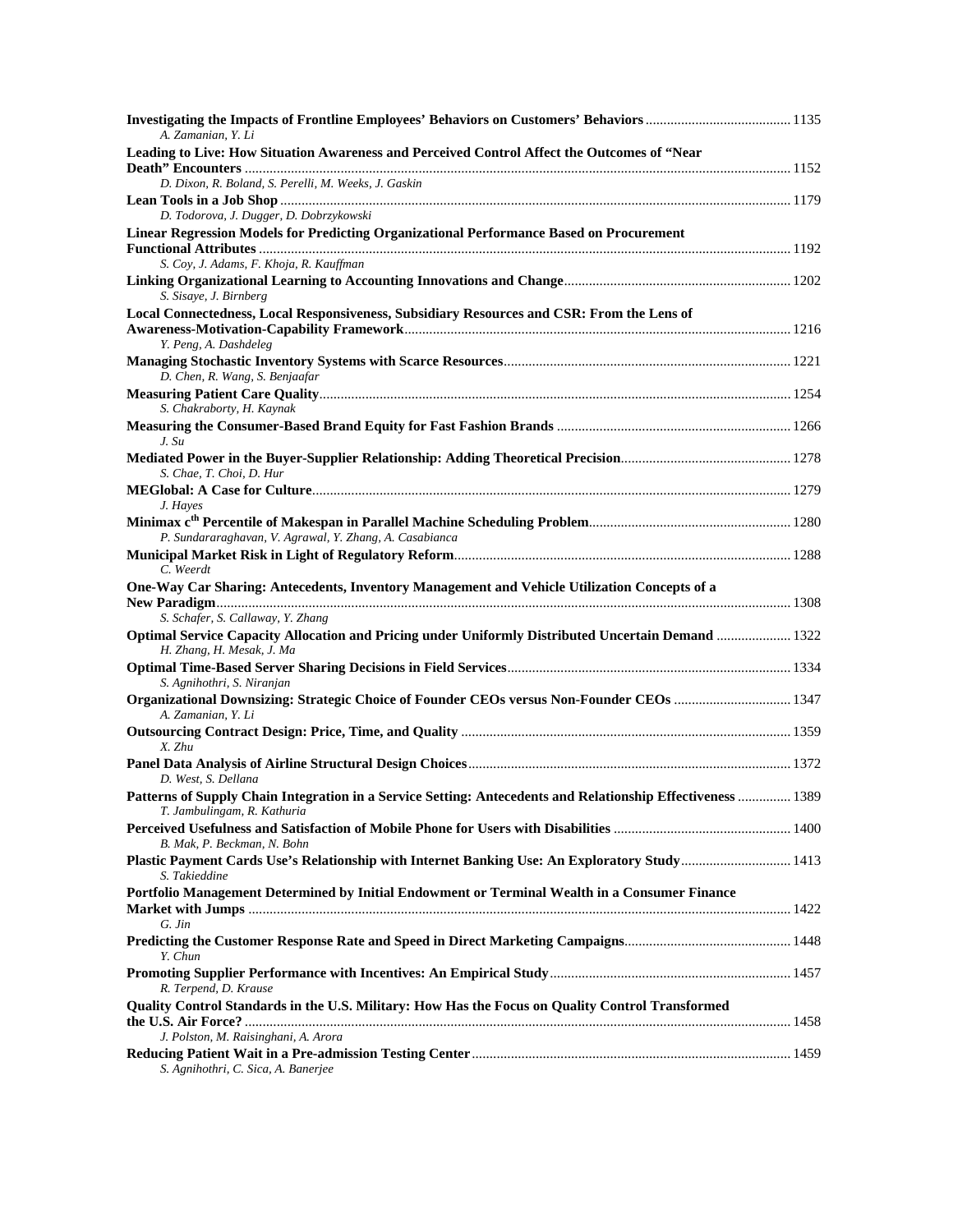| Relational Capital and Knowledge Heterogeneity in Software Teams: Effects on Knowledge                            |  |
|-------------------------------------------------------------------------------------------------------------------|--|
| N. Mehta                                                                                                          |  |
| Relationships between Strategic Leadership, QM Practices, and Performances: An Empirical Study<br>Y. Cho, J. Jung |  |
| Resource Challenged Online UG Programs: Design and Outcome Differences in Online and Campus                       |  |
| R. Duray                                                                                                          |  |
| B. Flynn, F. Picasso, E. Paiva                                                                                    |  |
| S. Raza, M. Turiac, L. Kerbache                                                                                   |  |
| P. Ren, L. Ren                                                                                                    |  |
| K. Muralidhar, R. Sarathy, H. Li                                                                                  |  |
| F. Tabak, N. Nguyen, R. Rampal                                                                                    |  |
| Sequential and Integrated New Product Development: Lessons Learned from Conventional and Lean<br>M. Meybodi       |  |

## **Volume 3**

| M. Mellat-Parast, D. Golmohammadi, K. McFadden                                                                                              |  |
|---------------------------------------------------------------------------------------------------------------------------------------------|--|
|                                                                                                                                             |  |
| S. Sampson, G. Schmidt, J. Gardner                                                                                                          |  |
| Should Expatriate Business Managers and Foreign Religious Missionaries Share Close Ties, or Not? 1580<br>S. Miller                          |  |
| J. Celestini, I. Gavronski, H. Kaynak                                                                                                       |  |
| Social Exchange at Work: Impact on Employees' Affective and Job-Related Outcomes under                                                      |  |
|                                                                                                                                             |  |
| A. Mehta                                                                                                                                    |  |
| L. Ngamassi, T. Ramakrishnan, S. Rahman, H. Rose                                                                                            |  |
| Some Preliminary Results from a Longitudinal Study of Chinese User Perceptions of Internet                                                  |  |
|                                                                                                                                             |  |
| B. Klein, Y. Guo                                                                                                                            |  |
| Staggered Medication Schedules and Clinician Dispatching under Uncertain Inpatient Demand 1663<br>F. Easton, G. LaPoint, R. Acevedo         |  |
| <b>Stockout Management: How Does Customers' Brand and Store Loyalty Influence Supply Chain</b>                                              |  |
|                                                                                                                                             |  |
| H. Kurata, B. Ovezmyradov                                                                                                                   |  |
| Strategic Alignment and Sustainability Performance: An Operations Management Perspective 1695<br>A. Swain, O. Cao                           |  |
| Strategic Management of Supply Base for Product Innovation from Resource Dependence                                                         |  |
|                                                                                                                                             |  |
| M. Jajja, S. Brah, S. Hassan, V. Kannan                                                                                                     |  |
| Strategic Orientations and New Service Development Performance - Moderating Effect of Strategic                                             |  |
|                                                                                                                                             |  |
| C. Cheng, Y. Xu, C. Sheu                                                                                                                    |  |
| Strength of Ties with Innovation Partners, Absorptive Capacity, and Innovation Performance:                                                 |  |
|                                                                                                                                             |  |
| X. Liu, W. Ding, X. Zhao                                                                                                                    |  |
| X. Li                                                                                                                                       |  |
| Supply Chain Challenges and Opportunities in the North Carolina Commercial Seafood Industry 1773<br>J. Kros, W. Rowe, J. Nash, S. Mirabilio |  |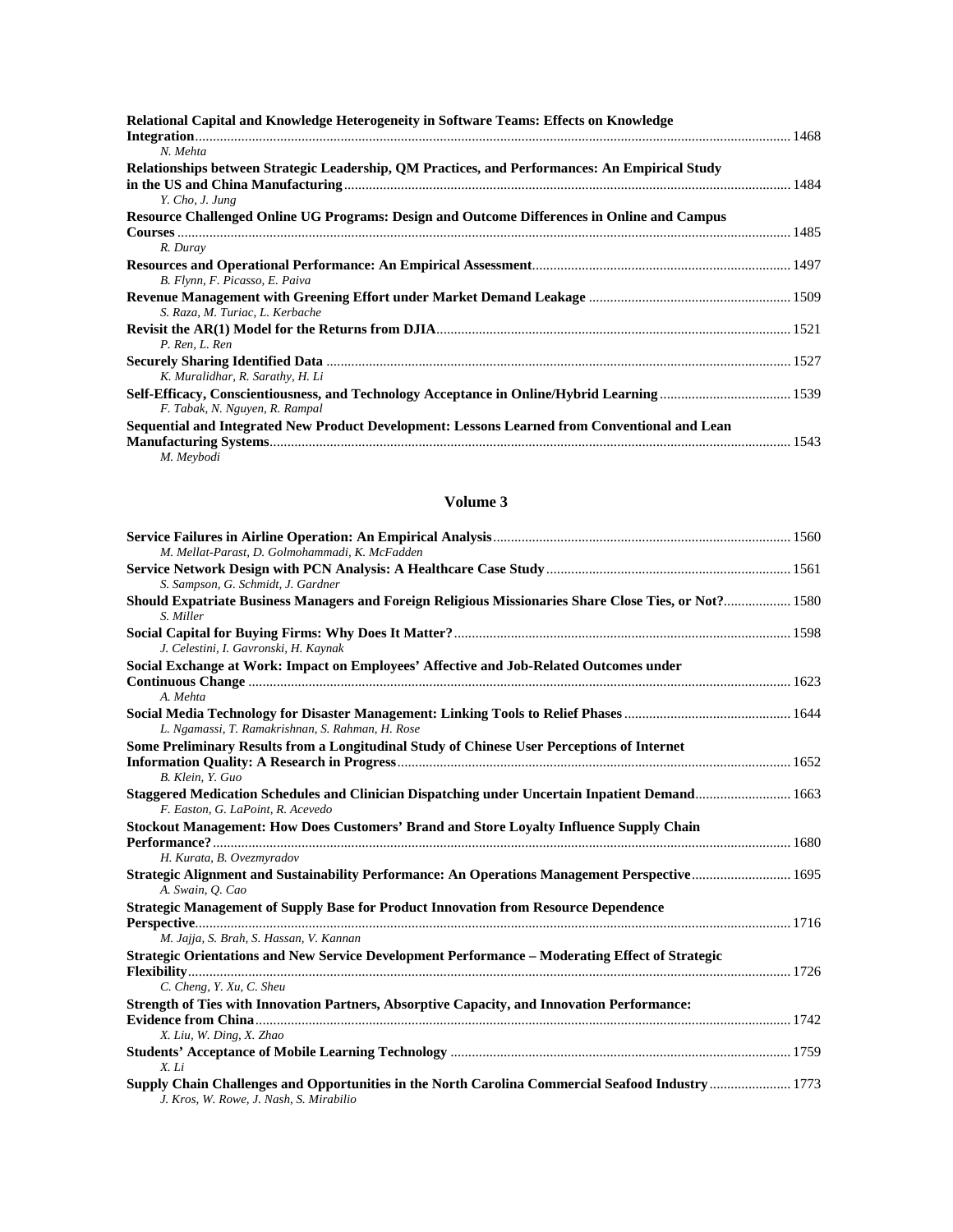| H. Su, Y. Chen, Y. Ro                                                                                                          |  |
|--------------------------------------------------------------------------------------------------------------------------------|--|
| A. Ancarani, C. Mauro, L. Fratocchi, G. Nassimbeni, M. Sartor                                                                  |  |
|                                                                                                                                |  |
| Y. Li, C. Hunter                                                                                                               |  |
| Taking a Systemic View of the Role of Student Selection Processes in Undergraduate Curriculum<br>K. Melton, A. Duke            |  |
| I. Ringler                                                                                                                     |  |
|                                                                                                                                |  |
| K. MacLeod                                                                                                                     |  |
| E. Luciano, M. Mahmood, P. Mansouri-Rad<br>D. Simmonds, R. Haines                                                              |  |
| Y. Tan, J. Carrillo                                                                                                            |  |
| H. Bata                                                                                                                        |  |
|                                                                                                                                |  |
| S. Fawcett, A. Fawcett, G. Magnan<br>M. Mayfield, J. Mayfield, C. Nguyen                                                       |  |
| F. Ye, P. Liao, X. Wu                                                                                                          |  |
| J. Song, B. Larson, X. Cheng, J. Drake, D. Hall                                                                                |  |
| The Effect of UTAUT and IDT on Online Shopping - Familiarity and Perceived Risk as Mediators 1983<br>H. Chang, T. Kao, H. Jain |  |
| The Effects of Abusive Supervision on Originality and Counterproductive Work Behavior: The<br>J. Yang, C. Huang                |  |
| The Effects of Online Social Relations on Product Ratings and Adoption: Evidence from an Online                                |  |
| X. He, Y. Chen                                                                                                                 |  |
| M. McCarthy, M. Raisinghani, A. Arora                                                                                          |  |
| The Evolution of the Impact of E-Business Technology on Operational Competence and Profitability                               |  |
| J. Benitez-Amado, Y. Chen, A. Abu-Ajamieh                                                                                      |  |
| D. Stewart                                                                                                                     |  |
| S. Jackson, P. Lee                                                                                                             |  |
| K. McKone-Sweet, D. Greenberg, J. Wilson                                                                                       |  |
| The Graded Model of Salary Increase: A Solution to the Problem of Salary Compression and                                       |  |
| L. Wang, G. Dagher                                                                                                             |  |
| X. Deng, K. Liao, S. Hansen                                                                                                    |  |
| The Impact of Media Reputation on Customers' Behavioral Intentions: An Example of Small Chinese                                |  |
| H. Lu, Y. Wang                                                                                                                 |  |
| G. Pierce, T. Sakaguchi                                                                                                        |  |
| The Impact of Organizational Shared Values on Information Technology and Organizational<br>D. Hwang                            |  |